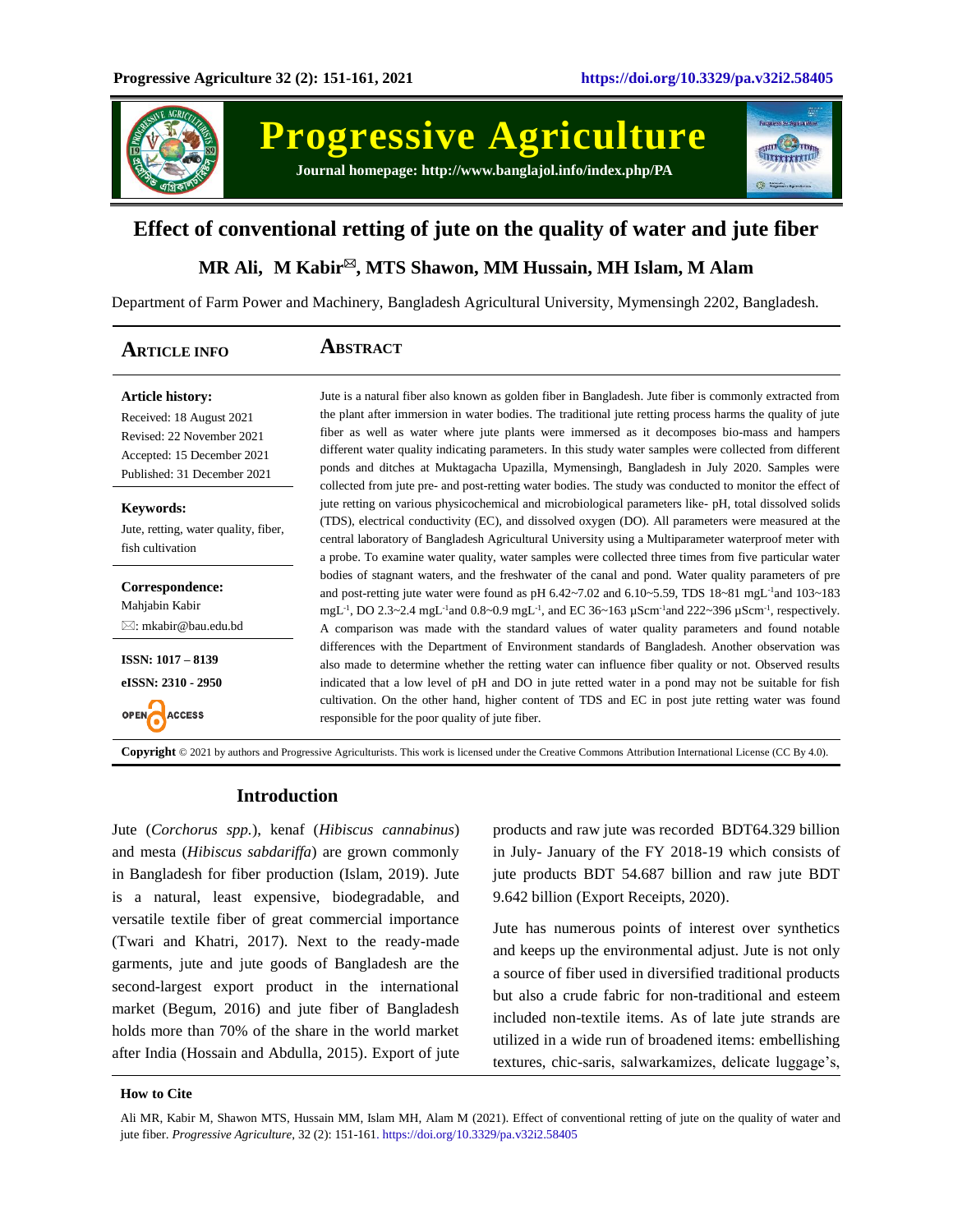footwear, welcoming cards, molded entryway boards and other endless valuable customer items (Ghosh and Jethi, 2013; Hossain and Abdulla, 2015). Jute products are utilized broadly for conventional bundling textures, widely used for designing and aesthetic purposes like embroidered paintings, framed photographs, wall hangings, wall decals, bags, craftwork, textiles, apparel, and furnishing (Akter *et al.,* 2020).

Around four million farmers in Bangladesh are involved in the jute sector (Molla, 2014; Islam *et al.,* 2015) where around 0.16 million employees are worked directly in different jute mills of the country (Uddin *et al.,* 2014). In our country, traditional stem retting, and ribbon retting are commonly practiced by the most farmer for jute fiber extraction (Ali *et al.,* 2015). The quality of jute fiber i.e. strength, texture, luster, and color not only depends on jute retting processes (IJSG, 2009; Karim *et al.,* 2021) but also the availability and quality of suitable water bodies for retting (Das *et al.,* 2011).

According to BBS, in the year 2017-2018 and 2018- 2019, the total jute production was recorded 8.89 and 8.58 million bales, respectively, and found a reduction in the production of about 3.58% (BBS, 2019). Despite holding the second position with a huge request of hitech jute products over the globe (Begum, 2016), the jute retting process is still conventional in Bangladesh. Retting is the foremost vital single figure which rules the quality of jute fiber and is directly influenced by the process of retting (IJSG, 2009).

The conventional whole stem retting contaminated the water bodies as well as the environment by biomass decomposition which hampers the quality of jute fiber (Husain, 2011). In water-based jute retting, the quality of fiber and water depends on diverse parameters like the sum of TDS (lower content of salt, iron and calcium), pH value, temperature, hardness (soft water), EC, color, and odor of water (Roy and Hassan, 2016; Majumdar *et al.,* 2019).

Water plays a prevailing part in deciding the quality of jute fiber (Das *et al.,* 2014). In stagnant water bodies, natural mass discharged by jute retting increased microbial movement and prolonged  $O_2$ depletion which makes the water darker with terrible odor and passing misfortune in retting water and fiber quality (Haque *et al.,* 2002).

It was recommended that about 15 cm water is cleared out over the top layer of the bundle of jute stems of an average 20 cm diameter in size under plant water proportion about 1:20 with optimum retting temperature of water bodies 34<sup>0</sup>C (Ahmed and Akhter, 2001; Das *et al.,* 2014) and submerged for 5–15 days in shallow water to enhance microbial activity, leading to releasing of jute fibers from the stem (Roy and Hassan, 2016).

Slow-moving clean water bodies consisting of low contents of iron and calcium freed tanning from jute stems during retting and created Fe–tannate capable for dark patches on fiber. The hardness of the retting water also increases as the solid substances extract much from the jute fiber during retting (Jarman, 1985).

Akhter (2014) analyzed the quality of pre and postretting water and concluded that jute-retting may not be the only reason for water quality deterioration of ponds. Das *et al.,* (2011) also found huge changes in fiber and water quality measuring parameters such as pH, EC, chemical oxygen demand (COD), hardness, biochemical oxygen demand (BOD), Calcium (Ca), Magnesium (Mg), bicarbonate, chloride content, etc. in pre and post retting jute water. Jute plant age is also considered an important parameter to fiber quality and efficient retting. Ahmed and Akhter (2001) found 17.3% and 9.5% fiber loss when ribbons were carried out 75 and 120 day's old jute plant, respectively.

In Bangladesh, rivers, canals, and ponds are considered as main water bodies for fish production and breeding with virtually no control over the water volume, water quality (pH), temperature and total dissolved solids (Ahmed and Nizam, 2008). In the traditional jute retting process along with these water bodies, artificial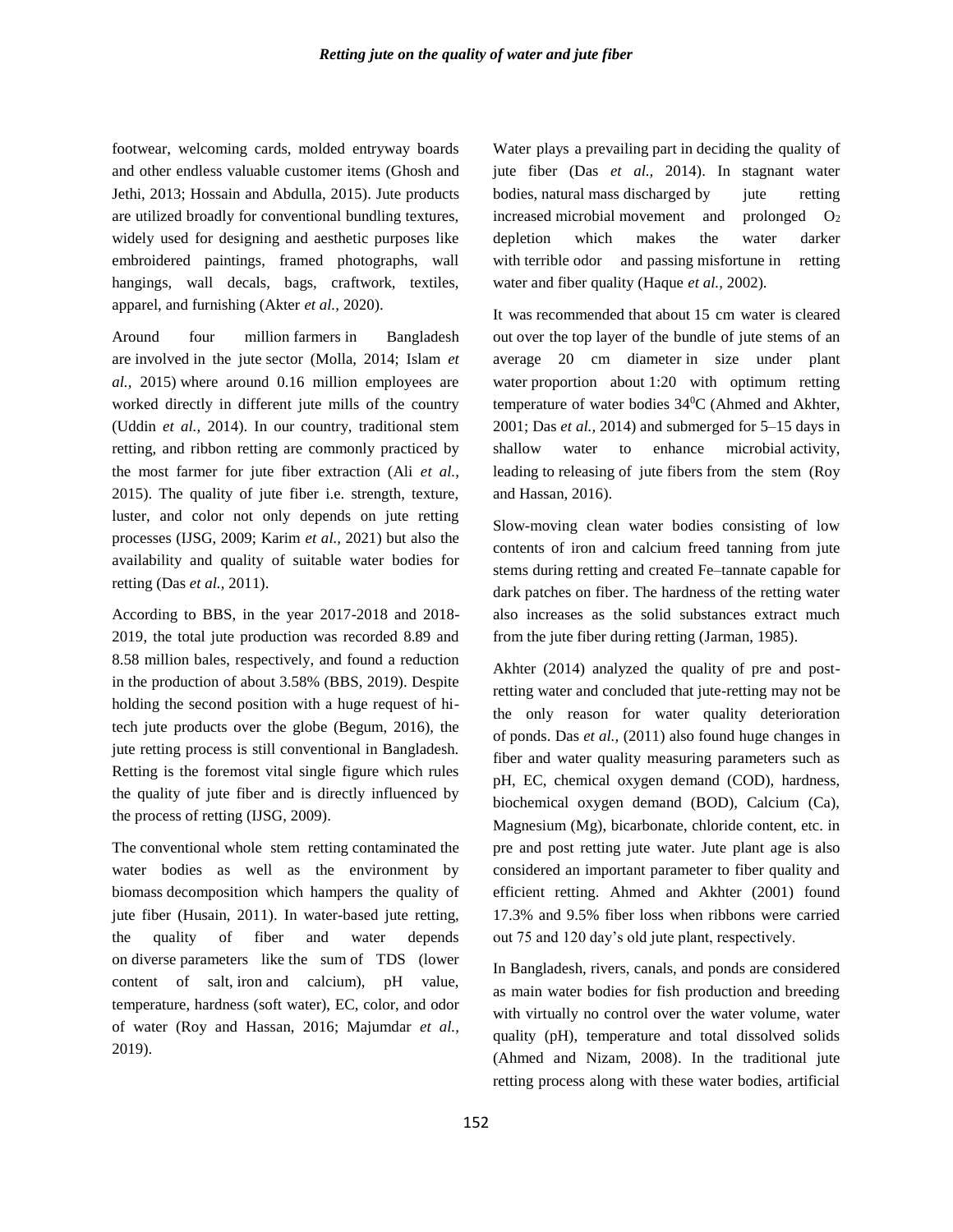ditches were also established using polythene to not interrupt the fish biodiversity. In these cases, an adequate water supply must be ensured for proper retting. Different water bodies used for jute retting became polluted and turned black, odorous, and stinky, as well as hampers fish production and their breeding system (Ali *et al.,* 2015). In Bangladesh, at the peak season of jute retting, water stands for a short period in water bodies due to climatic changes and affected the retting process. Thereby adversely affecting the quality of the jute fiber and water along with the aquatic lives (Roy and Hassan, 2016).

Jute retting and fiber collection methods have a profound effect on fiber quality as well as on the fiber production cost (Jahan *et al.,* 2016). On the other hand, water quality is the most important factor affecting fish health and performance in aquaculture production systems for other microorganisms (Shafei, 2016). Biomass decomposition by jute retting process especially in case of whole stem retting would be responsible for water pollution which hampers the water quality parameters and finally responsible for water pollution as well as poor quality fiber. Therefore, it is fundamental to consider in the study how water quality deteriorates in jute retting water bodies and how it influences fish cultivation. In the study, not only the water quality parameters were measured from jute pre- and post-retting water bodies but also observed the jute fiber quality.

### **Materials and Methods**

*Location selection:* The study was conducted at Muktagacha Upazila of Mymensingh district which is well known for fertile loamy texture soil of old Brahmaputra floodplain, with pH 5.32- 6.46 (Sheel *et al.,* 2016) suitable for jute cultivation (Ali *et al.,* 2015). The experimental site was characterized by the temperature of  $25.8^{\circ}$ C to  $31.2^{\circ}$ C and humidity of 35% to 39% in July with average normal rainfall of 436.3 mm occasionally.

*Sample collection:* Muktagacha Upazila is one of the water rare regions of Mymensingh. The availability of sufficient water during jute retting preparation hampers the retting even though farmers cultivated jute at a suitable time. Jute plants are generally harvested after 100-130 days of cultivation depending upon the variety to get strong and matured fiber (Das *et al.,* 2014) and in the study, Mesta of 95-100 days old were harvested for retting to collect jute fiber.

Ponds, canals, and lower ranges with fresh and stagnant water were utilized for retting jute from different areas of Muktagacha. Jute farmers of Muktagacha most commonly used stagnant water bodies for jute retting to avoid water pollution of ponds and canals used for fish cultivation. Jute stem bundles of about 10cm diameter were immersed in stagnant water bodies of almost 70 to 90 cm deep as well as in freshwater ponds and canals of 120 to 160 cm deep for 15 days to separate fiber from the stem.

Water samples were collected from the top layer of water bodies from retting zones where jute plants were immersed based on the field condition by using plastic bottles. Samples from five distinct locations at three different stages of the jute retting period were collected. Firstly, pre-retting water quality parameters were determined before the retting of jute in the ditches, secondly, water samples were collected on the 6<sup>th</sup> day of retting, and finally on the 15<sup>th</sup> day and which is the last day of jute retting. The samples were at that point promptly transported to the central laboratory, Bangladesh Agricultural University (BAU), Mymensingh, and maintained  $4^0C$  temperature for preservation in a refrigerator.

*Sample analysis:* Measured water quality parameters were turbidity, hardness, pH, color, phosphate, biochemical oxygen demand (BOD), dissolved oxygen (DO), chemical oxygen demand (COD), total solids (TS), total suspended solids (TSS), total dissolved solids (TDS), total coliform, electrical conductivity (EC), temperature (Roy and Hassan, 2016). In the study, all measured quality parameters were compared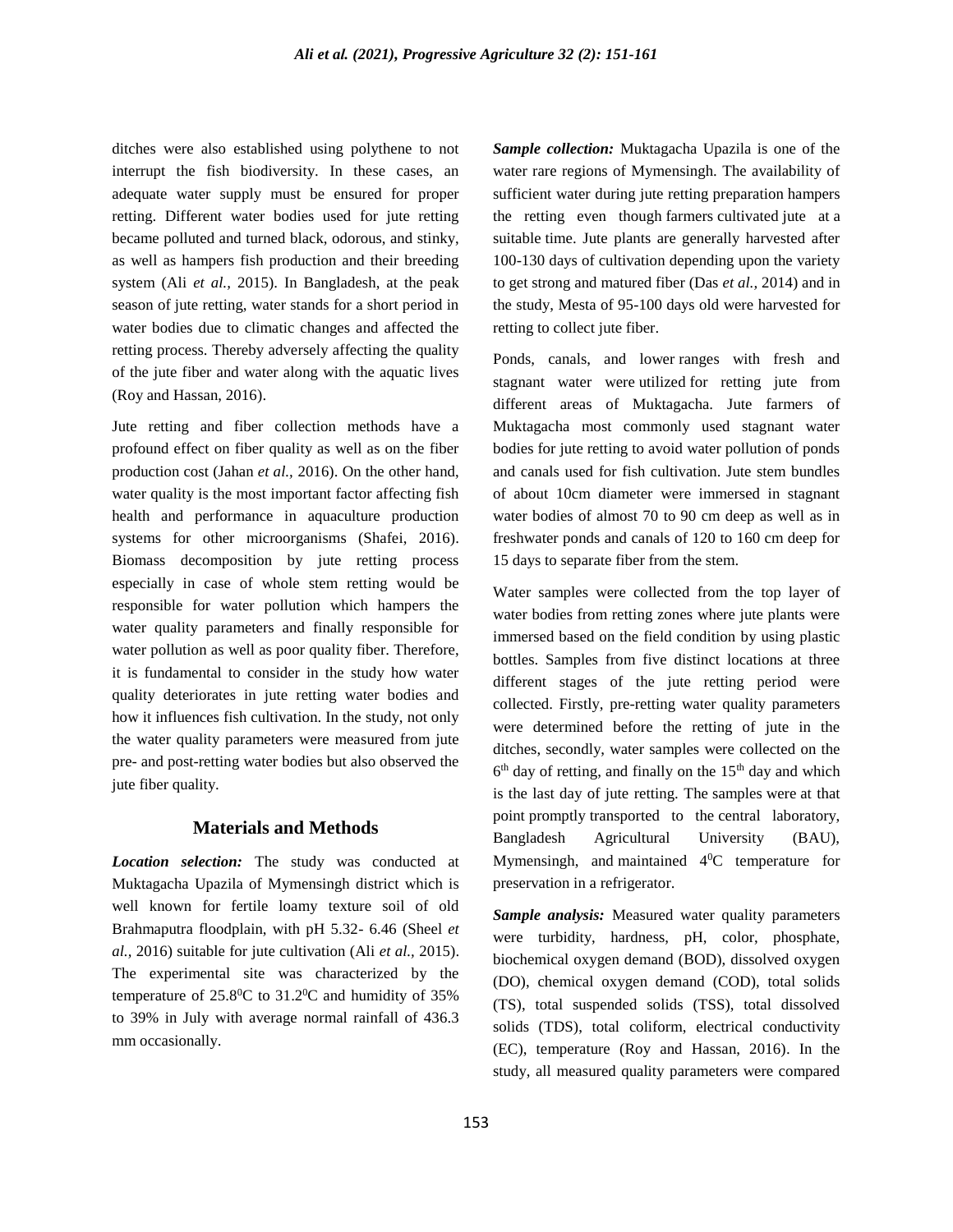with the standard values to investigate the water quality pre and post jute retting according to the Department of Environment (DOE), Bangladesh. Table 1 shows the standard allowable limits of pH, DO, TDS, and EC of the Department of Environment (DOE), Bangladesh (Akter *et al.,* 2019; Roy and Hassan, 2016).

**Table 1.** Allowable limits of pH, DO, TDS and EC with DOE standard for fish cultivation.

| <b>Parameter</b> | Unit                    | <b>DOE</b> standard<br>for fish |  |  |  |  |
|------------------|-------------------------|---------------------------------|--|--|--|--|
| pH               |                         | $6.5 - 9$                       |  |  |  |  |
| <b>TDS</b>       | $mgL^{-1}$              | 152-350                         |  |  |  |  |
| DO               | $mgL^{-1}$              | $4-6$                           |  |  |  |  |
| EC               | $\mu$ Scm <sup>-1</sup> | $0 - 5000$                      |  |  |  |  |

Microbiological investigations like- pH, DO, TDS, and EC of collected water samples were moreover carried out within 3-4 days of collection. All the data were measured by a Multi-parameter Waterproof Meter with a 10 cm cable probe, (HANNA instruments, H198194/10, Romania) by dipping the probe into the sample. The temperatures of the retting ponds were recorded from the collected water sample by using a Multi-parameter Waterproof Meter immediately after collection and found a range of  $32^0C-34^0C$ .

In the study, jute fiber was collected from the farmers to investigate the effect of jute retted water on jute fiber and checked some physical properties of fiber-like color, shininess, and spot by on-field visual observation. The impact of jute retted water on fish cultivation was also observed based on  $p<sup>H</sup>$ , TDS, EC, and DO of jute retted water bodies.

*Data analysis:* After measurement of water quality parameters in pre-and post-retting stages, all data were subjected for the statistical analyses using MS Excel 2013. Firstly, standard deviation (SD) of pre-and postretting water, TDS, EC, and DO was calculated. Secondly, standard error (SE) was measured from SD by dividing with the number of samples (five) to represent the error bar in bar diagrams of individual samples for pre and post jute retting water.

## **Results and Discussions**

*Water quality parameters of collected samples:* In the study water quality parameters like  $p<sup>H</sup>$ , TDS, EC, and DO were measured for pre and post jute retting water collected from the five particular water samples of the canal, pond, stagnant water body 1, stagnant water body 2, and stagnant water body 3 as shown in Table 2. A general observation of TDS and EC of water samples were found increased in all ponds/canals, on the other hand,  $p<sup>H</sup>$  and DO were decreased with the retting time progresses to end due to the increased microbial activities. The levels of  $P<sup>H</sup>$ , TDS, EC and DO of jute retted water varies from the quality of water standard for fish cultivation mentioned by DOE (Roy and Hassan, 2016) and other water quality assessment studies (Akter *et al.,* 2019; Munni *et al.,* 2015).

*Comparisons of water quality in pre and post jute retting water bodies:* The p<sup>H</sup> of five water sources has shown in Figure 1 and found notable differences for pre and post jute retting water collected. The  $p<sup>H</sup>$  values of water samples collected from the canal, pond, stagnant water body 1, stagnant water body 2, and stagnant water body 3 on the last  $(15<sup>th</sup>)$  day of retting were decreased 5%, 8.3%, 3.9%, 16.6%, and 17.5% respectively than that of water samples before starting the jute retting. In the study, post-retting water samples were observed slightly acidic than the pre-retting water samples as the organic acid diffuses at the time of fiber separation due to microbial decomposition in postretting water (Roy and Hassan, 2016).

The  $p<sup>H</sup>$  of water is considered as a degree of how corrosive or alkaline it is, on a scale of 0 to 14 with 7 being neutral. All pre retting water samples collected were found alkaline in nature (Akter *et al.,* 2019). Pre and post-retting samples were taken from water bodies during daytime as plants in water evacuate carbon dioxide  $(CO_2)$  for photosynthesis to enhance  $p<sup>H</sup>$ initiation (Stone and Thomforde, 2004).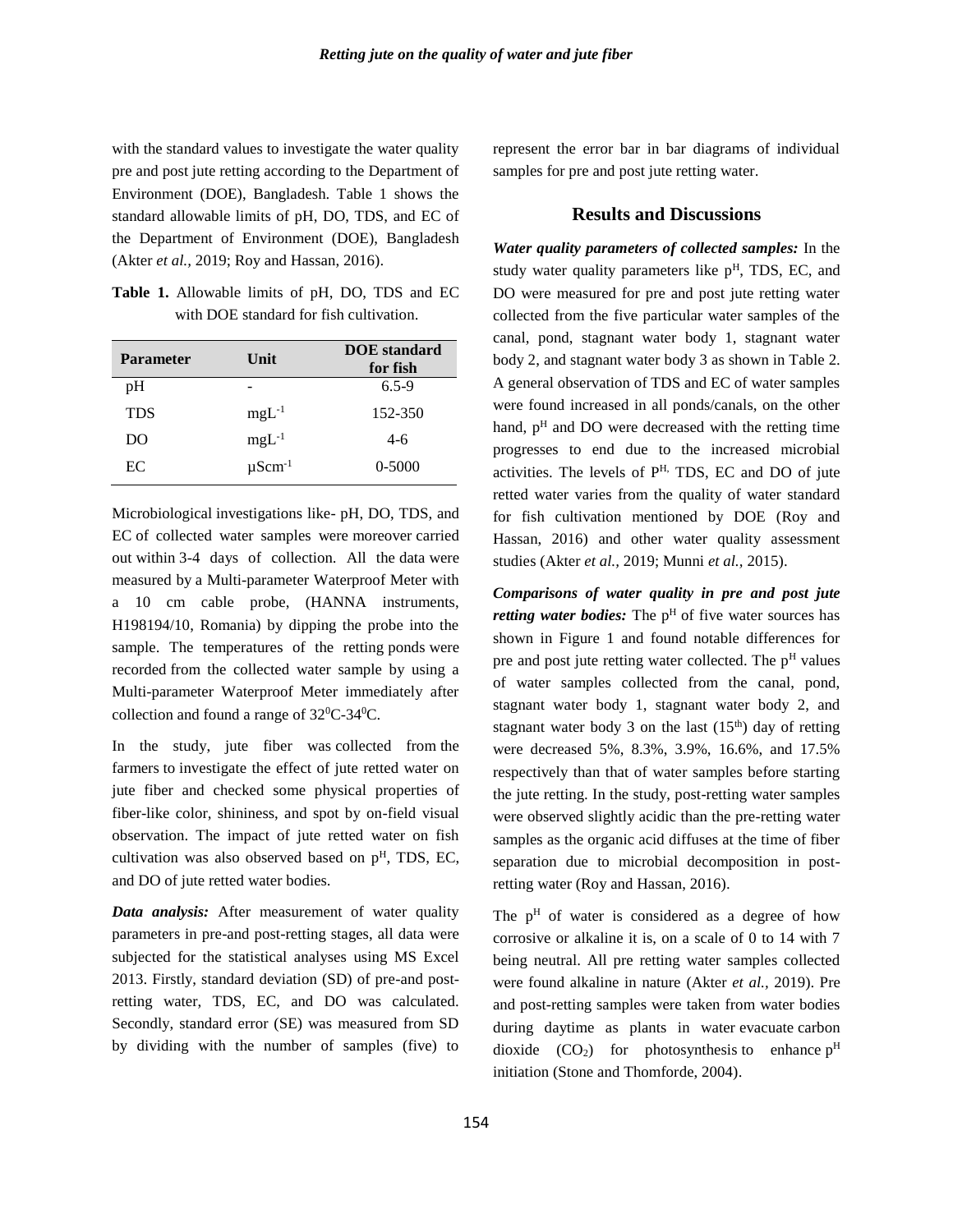In post jute retting water microbial activities were observed highest with more biochemical oxygen demand (BOD<sub>5</sub>) causes more DO consumption and

finally decreasing the  $CO<sub>2</sub>$  evacuation from water (Khan *et al.,* 2017; Roy and Hassan, 2016).

|  |  |  |  | Table 2. Top layer water quality parameters of pre and post jute (Mesta) retting water from different water bodies. |  |  |  |  |  |  |  |  |  |  |
|--|--|--|--|---------------------------------------------------------------------------------------------------------------------|--|--|--|--|--|--|--|--|--|--|
|--|--|--|--|---------------------------------------------------------------------------------------------------------------------|--|--|--|--|--|--|--|--|--|--|

| <b>Sample</b><br>number | <b>Water sources</b>      | <b>Time</b>                             | pH   | <b>TDS</b><br>$mgL^{-1}$ | <b>EC</b><br>$\mu$ Scm <sup>-1</sup>  | <b>DO</b><br>$mgL-1$ |
|-------------------------|---------------------------|-----------------------------------------|------|--------------------------|---------------------------------------|----------------------|
|                         | Fresh water from<br>canal | Pre-retting                             | 6.79 | 53                       | 106                                   | 2.3                  |
| 1                       |                           | 6 <sup>th</sup> day of retting          | 6.61 | 62                       | 135                                   | 1.7                  |
|                         |                           | $15th$ (final) day of retting           | 6.45 | 121                      | 262                                   | 0.9                  |
|                         |                           | Pre-retting                             | 6.65 | 39                       | 77                                    | 2.4                  |
| $\overline{c}$          | Fresh water from<br>pond  | $6th$ day of retting                    | 6.49 | 58                       | 124                                   | 1.7                  |
|                         |                           | $15th$ (final) day of retting           | 6.10 | 167                      | 359                                   | 0.8                  |
|                         | Stagnant<br>water body 1  | Pre-retting                             | 6.42 | 47                       | 99                                    | 2.4                  |
| 3                       |                           | $6th$ day of retting                    | 6.31 | 158                      | 342                                   | 1.5                  |
|                         |                           | $15th$ (final) day of retting           | 6.17 | 179                      | 389<br>163<br>188<br>396<br>36<br>138 | 0.8                  |
| Stagnant<br>4           | Pre-retting               | 6.70                                    | 81   |                          | 2.4                                   |                      |
|                         | water body 2              | $6th$ day of retting                    | 5.77 | 87                       |                                       | 1.1                  |
|                         |                           | 15 <sup>th</sup> (final) day of retting | 5.59 | 183                      |                                       | 0.9                  |
|                         | Stagnant<br>water body 3  | Pre-retting                             | 7.02 | 18                       |                                       | 2.3                  |
| 5                       |                           | $6th$ day of retting                    | 5.91 | 64                       |                                       | 1.8                  |
|                         |                           | $15th$ (final) day of retting           | 5.79 | 103                      | 222                                   | 0.8                  |

Figure 2 shows the TDS content for pre and postretting jute water. TDS content of the water samples after retting increased 128.3%, 328.2%, 280.9%, 125.9%, and 472.2% in the canal, pond, stagnant water body 1, stagnant water body 2, and stagnant water body 3, respectively than that of pre retting water. Before jute retting water bodies contain a very low amount of TDS as recommended less than 400mgL-1 (Davis, 1993; Meade, 2012).

TDS signifies a build-up of dissolved solids in pond water and has a positive relationship with total alkalinity and chloride (Mohini *et al.,* 2013). James, 2019 observed TDS most likely increases with mineral formation, and algae promoting supplements. Moreover, the salt concentration of pond water also raises the TDS as salt does not evaporate with the water. TDS also denotes the inorganic contamination

stack of a water framework (Usha *et al.,* 2008). In the study, increased microbial movement due to solids extracted from jute plants along with algae formation increases the TDS content within the acceptable range for post-retting water. On the other hand, daytime sample collection enhances the probability of evaporation helps to salt accumulation, and increases TDS in pond water.

Electrical conductivity is a measure of total salt concentration in water. In the study, EC of different water bodies was measured and observed that EC of post retting jute water increased significantly as 147.2%, 366.2%, 292.9%, 142.9%, and 516.7% in the canal, pond, stagnant water body 1, stagnant water body 2 and stagnant water body 3, respectively than that of jute pre retting water shown in Figure 3. EC values of post retting water samples ranged from 163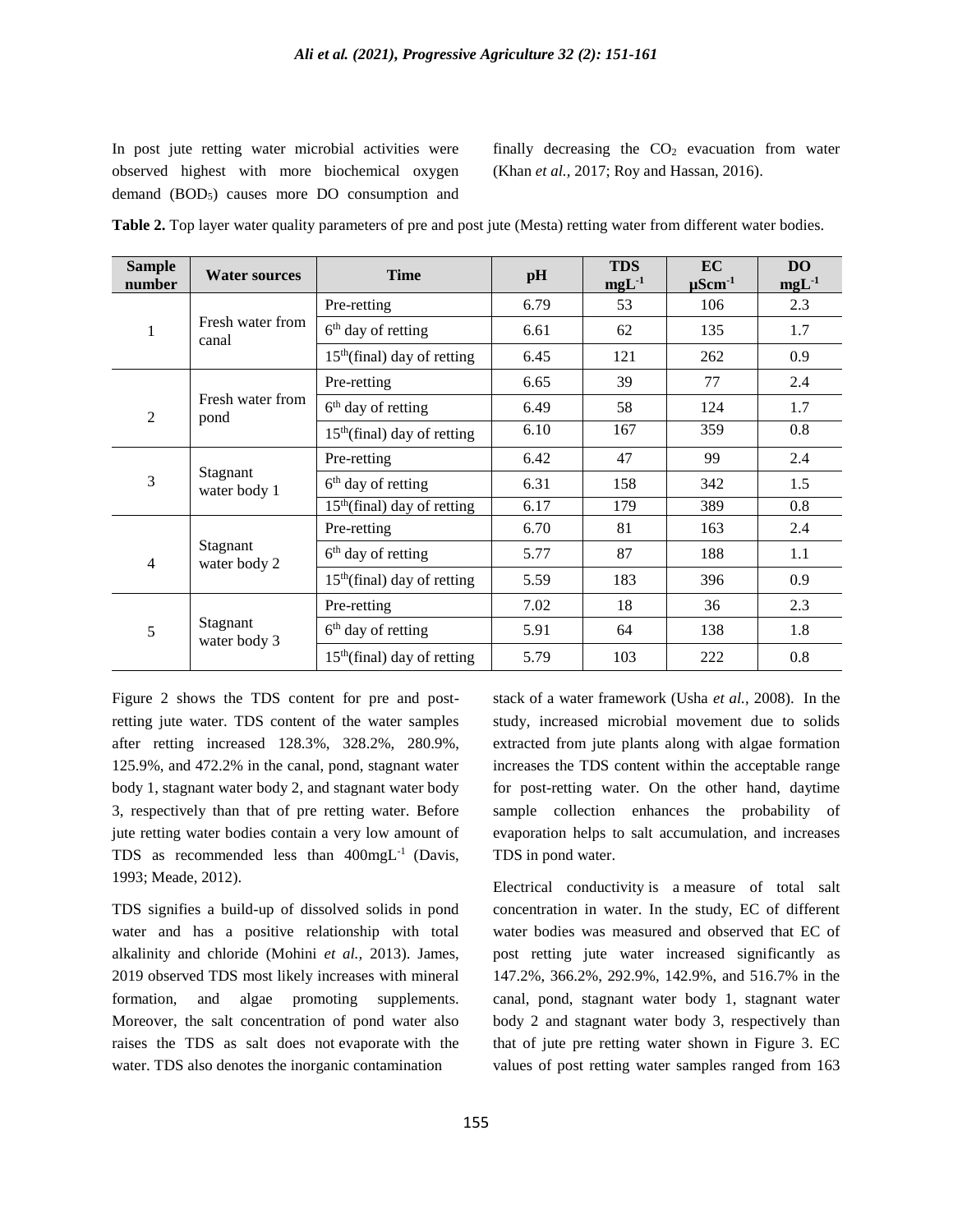$\mu$ Scm<sup>-1</sup> to 396  $\mu$ Scm<sup>-1</sup> belongs to the recommended range (Majumdar *et al.,* 2019) and can be utilized to allow a rough assessment of the total dissolved solids  $(mgL^{-1})$  and found TDS half of EC ( $\mu$ Scm<sup>-1</sup>) (Stone and Thomforde, 2004). TDS in water primarily shows the presence of different minerals and improves the ionic trades in water (Huq and Alam, 2005).



**Figure 1.** p<sup>H</sup> of pre and post jute retting water



 $\blacksquare$  Pre-retting  $\blacksquare$  Post-retting

**Figure 2.** Total Dissolved Solid (TDS) content of pre and post jute retting water.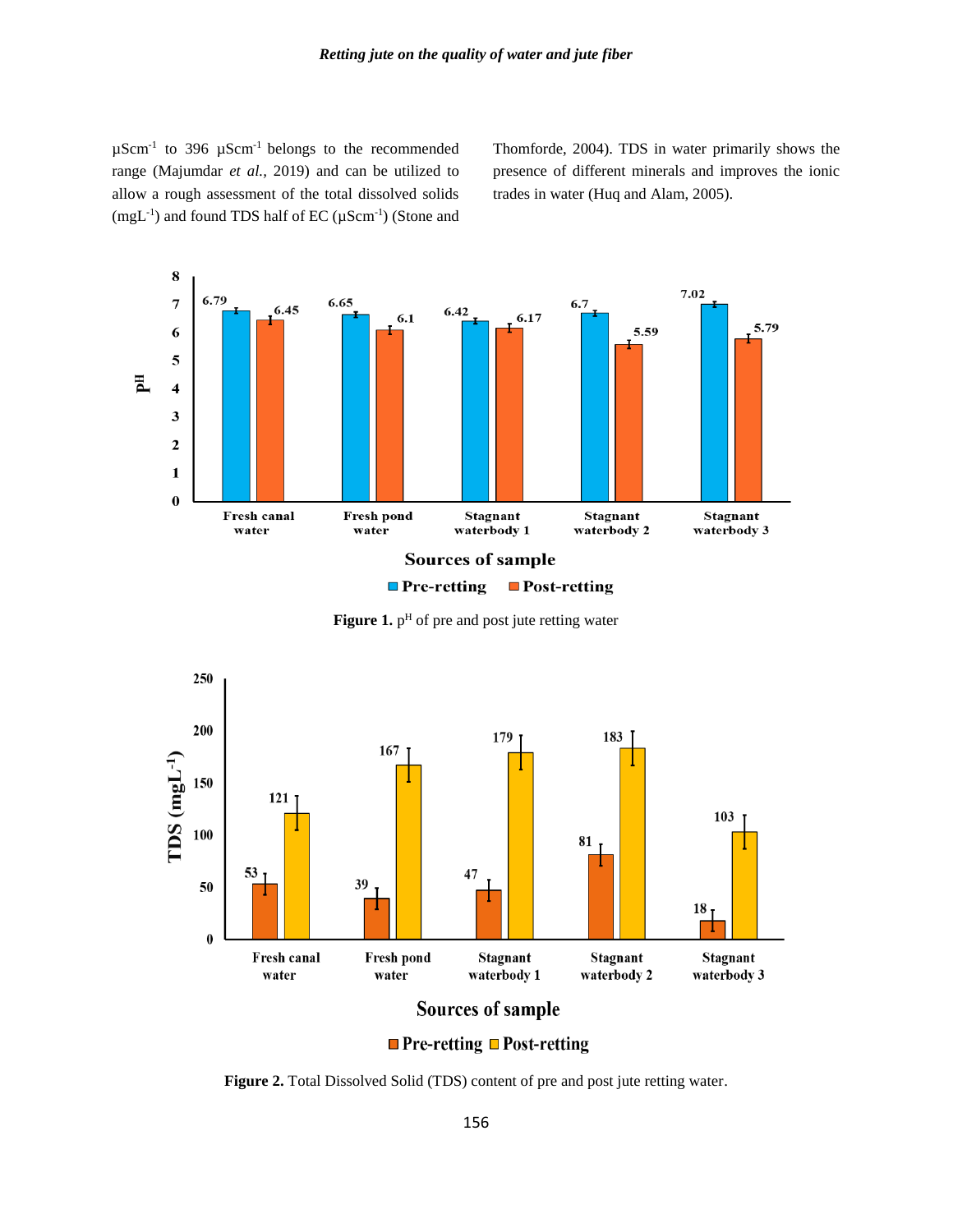

**Figure 3.** Electrical Conductivity (EC) of pre and post jute retting water.

In the present study the value of TDS increased in postretting jute water as well as EC increased and found almost half as suggested. In pre and post-retting water samples of Nadia and Haringhata, India, EC was recorded between 254 and 300 µScm-1 , and 535 and 850 µScm-1 , respectively (Majumdar *et al.,* 2019).

The expansion of salts like Mg, Fe, Ca, etc. by their discharge from the fiery debris of jute plants during the method of jute retting in bio decomposition of pectins, polyuronides, etc. might be causing the EC to increase (Majumdar and Dey, 1977).

In warmer months DO concentration diminishes in water as the oxygen dissemination rate diminished. DO correlate adversely with increased temperature and salinity, low atmospheric pressure, high humidity, high concentration of submerged plants, and plankton blooms (Bhatnagar and Devi, 2013; Kataria *et al.,* 1996; Sangu and Sharma, 1987). The study samples were collected at day time of warmer months and found a lower concentration of DO  $(2.4 \text{ mgL}^{-1})$  in pre

retting water samples than that of standard value. DO concentrations were shown in Figure 4 and found decreasing in post retting water at the rate of 60.9%, 66.7%, 66.7%, 62.5%, and 65.2% in the canal, pond, stagnant water body 1, stagnant water body 2, and stagnant water body 3, respectively compared to water samples before retting.

DO was found in jute retting water ranges 1.0-1.5 mgL-<sup>1</sup> which are below the standard DO  $(2 \text{ mgL}^{-1})$  and unfavorable for fish cultivation (Roy and Hassan, 2016). Several reasons for bringing down the DO level in jute retting water were distinguished. Numerous microscopic organisms with an overabundance sum of biochemical oxygen request (BOD) indicated DO level reduction in jute retting water (Bhatnagar and Devi, 2013). As the sun warms the water bodies directly when jute is kept in open space to rot may cause diminish DO levels in stream water. In warm water, molecular action also increased and pushes the oxygen particles out of the spaces between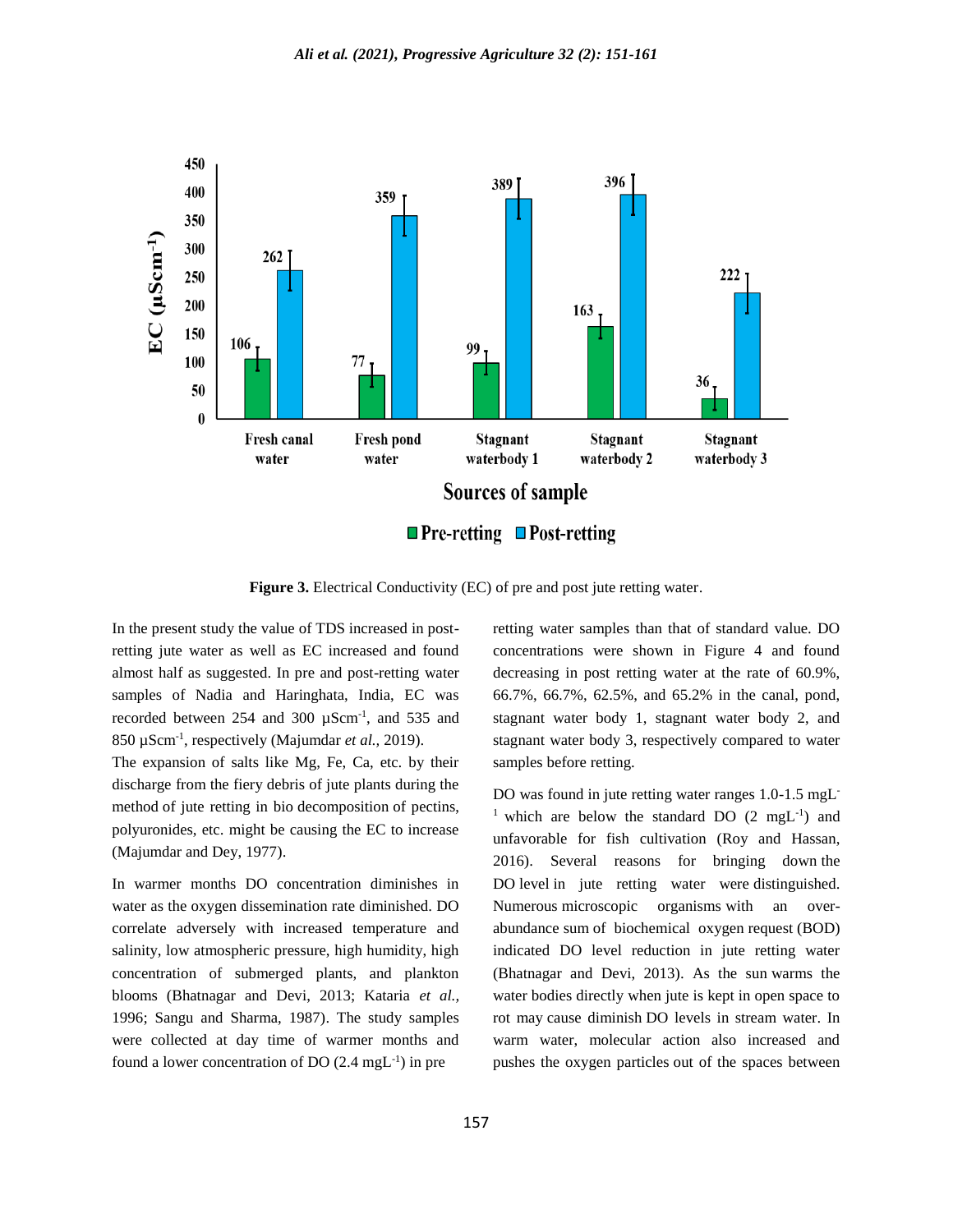the moving water particles (Mohini *et al.,* 2013; Roy and Hassan, 2016).



**Figure 4.** Dissolved Oxygen (DO) content of pre and post jute retting water

*Impact of jute retted water on fish cultivation:* Quality assessment of water for fish cultivation at Shambhuganj, Mymensingh has investigated the temperature, pH, DO, EC, and TDS and found 28.5 °C, 7.9-8.4, 6.8-7.8 mgL<sup>-1</sup>, 231.5-307.2  $\mu$ Scm<sup>-1</sup>, and 146-200 mgL-1 , respectively (Mou *et al.,* 2019). Another study with conventional jute retting recorded lower pH 6.22 to 7.08 and higher EC of 509 to 850  $\mu$ Scm<sup>-1</sup> for post retting water compared to pre retting water of pH 6.63 to 7.44, and EC 197 to 330 µScm-1 (Majumdar *et al.,* 2019).

Roy and Hassan (2016) detected pH and DO of collected water samples from post jute retted ponds were  $3-3.5$  and  $1-1.5$  mgL<sup>-1</sup>, respectively responsible for contamination of the aquatic environment. Another observation on jute pre and post retting water from selected ponds of Bangladesh was conducted to determine water regarding parameters like TDS (213

to 501 mgL<sup>-1</sup> and 210 to 595 mgL<sup>-1</sup>, respectively) and pH (6 to 9, respectively) and considered that juteretting may not be the only reason of water pollution of ponds (Akhter, 2014).

The study area Muktagacha is a well-recognized, commercial fish culture area and normally jute retting is not allowed in ponds and ditches. As the natural process of jute retting has virtually no control over the water quality parameters, stem retting of jute causes a bad stench to the fish body and reduces the market price of the cultured fish (Ahmed and Nizam, 2008). In the study different water quality parameters were measured and found lower DO (0.8mgL<sup>-1</sup>), and pH (5.5) in post retted water, which may harm fish cultivation.

*Relationship between fiber and water quality:* Progressive retting within the same water bodies delivers the destitute quality of jute fiber (Das *et al.,*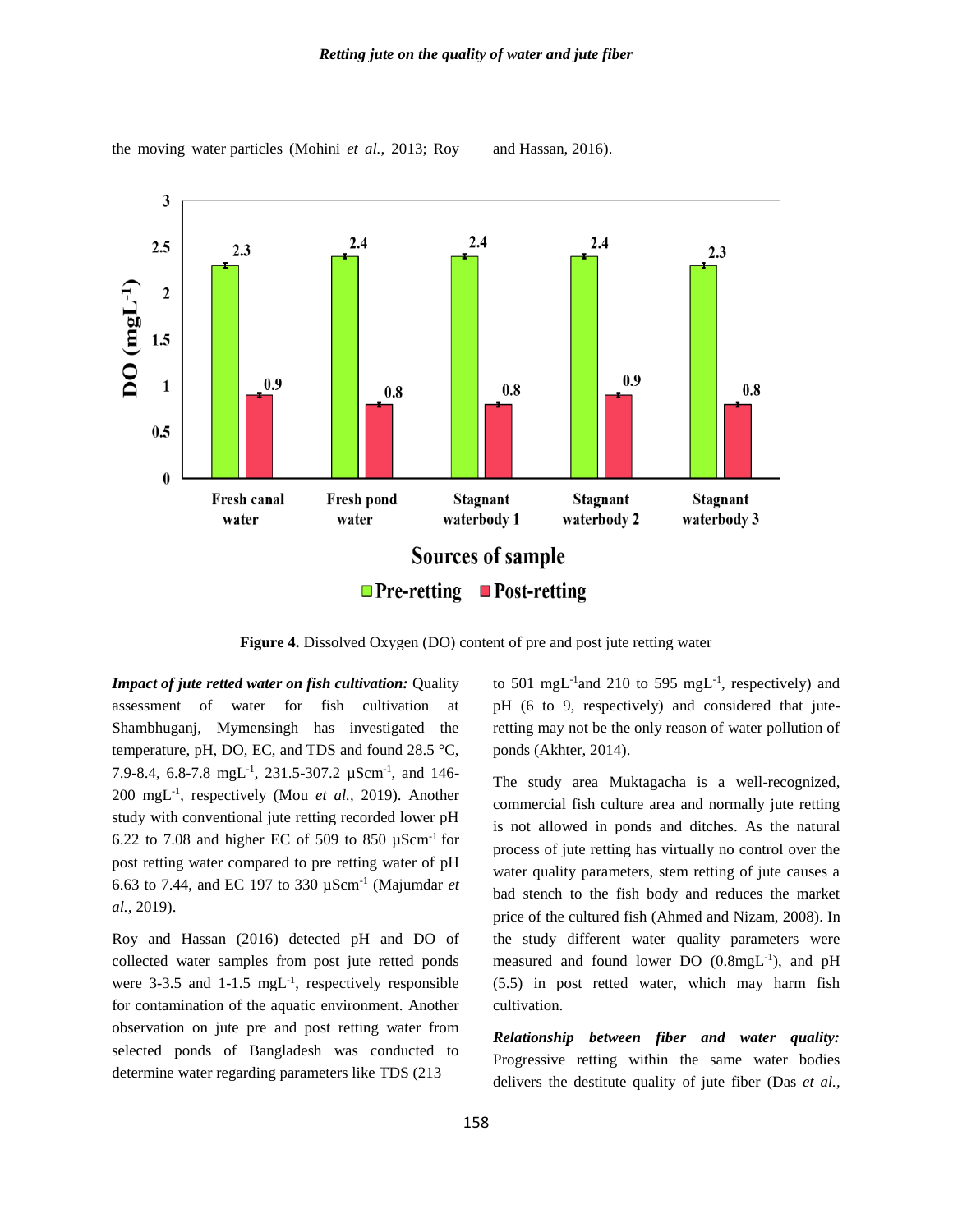2014; Khan *et al.,* 2017). TDS indicates the degree of dissolved combined substance of all inorganic and natural substances display in a fluid in atomic, ionized, or micro-granular suspended frame and found relatively low at pond water less than  $365 \text{ mgL}^{-1}$  (Akter *et al.,* 2019; Usha *et al.,* 2008). In the present study, TDS was observed higher in post jute retting water than in pre retting water especially in samples of the pond and stagnant water bodies 1, and 3 due to an increase of dissolved solid by microbial activity with the process of retting shown in Figure 2.

As the EC is related to the salt content of dissolved solids which can assess generally the sum of TDS and found proportional to TDS (Moran, 2018; Stone and

Thomforde, 2004). In the study Figure 3 shows ECs of the pond and stagnant water body 1, and 3 are comparatively higher in post jute retting water than that of acceptable range in freshwater bodies (Majumdar *et al.,* 2019) due to higher concentration of major ions from TDS (Akter *et al.,* 2019). Increased EC enhances ionic imbalance and also creates Fe-tonnage responsible for dark color and small black spot on fiber shown in Figure 5 collected from nearly bottom part of the plant indicates poor quality of jute fiber. Stagnant water bodies and ponds with a lower volume of water adversely affect the water as well as fiber quality than that of freshwater sources after jute retting was also observed from Figures 2, 3 and 5.



**Figure 5.** Jute fiber collected after retting from the canal, pond, stagnant water body 1, stagnant water body 2, and stagnant water body 3 from selected areas of Muktagacha, Mymensingh. The marked red circle in collected samples from stagnant water bodies 1 and 2 shows the black patches and spots due to higher TDS and EC content in post jute retting water.

The pH of post-retting water was slightly acidic 6-5 (Figure 1) in the study and found no effect on fiber quality. Normally slightly acidic water shortens the jute retting period although pH level neutral or alkaline of

freshwater bodies is recommended for retting (Ali and Alam, 1973). Optimum water temperature during retting was found 340C matched with the recommended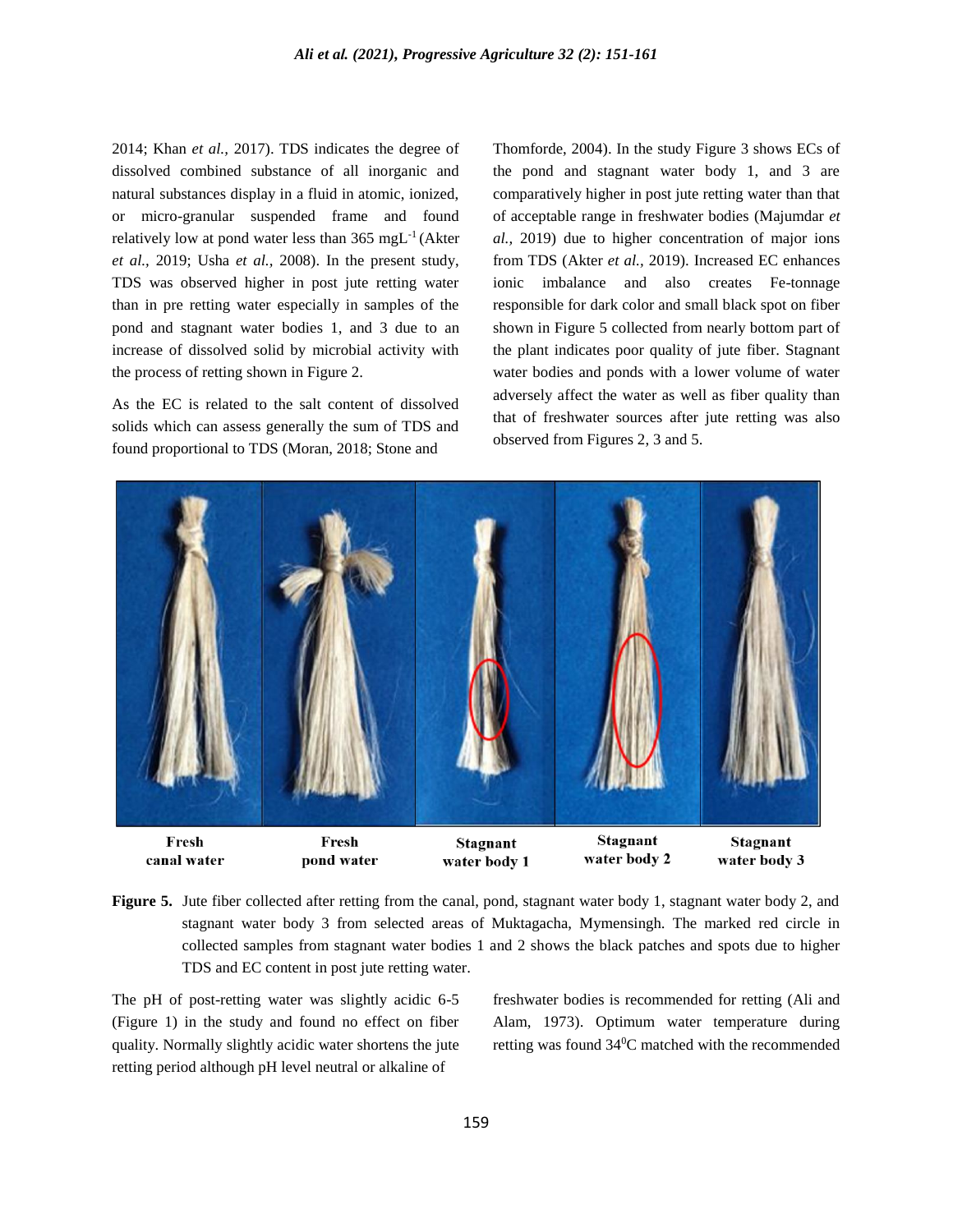value mentioned by Ahmed and Akhter (2001) and Das et al., (2014).

## **Conclusions**

The study investigated the water quality of pre and post jute retting water bodies as well as the fiber quality which varies notably with the quality of water. Measured water quality parameters like pH, TDS, EC, and DO were changed notably in post retting water than that of pre retting water. The  $p<sup>H</sup>$  and DO of water were decreased in all collected samples on the last day of retting especially in the sample of stagnant water body 3 found  $5.79$  and  $0.8 \text{ mgL}^{-1}$ , respectively. On the other hand, TDS and EC were found highest in stagnant water body 2 of 183 mgL $^{-1}$  and 396  $\mu$ Scm $^{-1}$ , respectively on the last day of retting. Black patches on samples collected from stagnant water bodies 1 and 2 also indicate the impact of jute retted water on jute fiber quality. Results demonstrated that jute retting deteriorates water quality as well as the quality of jute fiber. Water scarcity in different jute cultivable areas during retting time was marked for poor fiber and water quality. In ponds where aquaculture is to be attempted, it is important to take necessary measures to improve the quality of water after completing the retting process. With maintaining the water quality of jute retted water bodies farmers can use the jute retted ponds for aquaculture. Through the antiquated strategy of jute retting, it is not possible to urge the finest quality of fiber due to bacterial or fungal variables or not to preserve the stem water ratio. Improved retting by mechanized extraction of ribbon is required to apply to guarantee the quality fiber. Hence, it is vital to center on the quality evaluation of fiber by progressing the retting preparation.

#### **Acknowledgments**

The authors are grateful to the authority of the central laboratory of Bangladesh Agricultural University (BAU), Mymensingh for providing facilities to test the samples and also grateful to the Department of Farm Power and Machinery, BAU for providing technical supports.

### **References**

- Akhter MS (2014). A study on pre-retting and post-retting water of water bodies from a selected area of Bangladesh. Journal of Advances in Agriculture, 2(1): 38-41. [https://doi.org/10. 24297/jaa.v2i1.4252](https://doi.org/10.%2024297/jaa.v2i1.4252)
- Akter T, Ghosh SR, Sarker SC, Rahman MM, Nabi KE (2019). Quantitative assessment of ionic status of pond water for irrigation and aquaculture usage in the selected sites of Mymensingh areas, Bangladesh. Research in Agriculture Livestock and Fisheries, 6(2): 301-313. Ali MM, Alam S (1973). Effect of different pH values on jute retting. Bangladesh Journal of Botany, 2: 19-23. <https://doi.org/10.3329/ralf.v6i2.43053>
- Ali MR, Kozan O, Rahman A, Islam K, Hossain MI (2015). Jute retting process: Present practice and problems in Bangladesh. Agricultural Engineering International: CIGR Journal, 17(2): 243-247.
- Begum FA (2016). Demand for jute goods rising in international market (S.H. Imam (ed.)). City Publishing House Ltd., International Publications Limited from Tropicana Tower (4th floor), 45, Topkhana Road, GPO Box : 2526, Dhaka- 1000.
- Bhatnagar A, Devi P (2013). Water quality guidelines for the management of pond fish culture. International Journal of Environmental Sciences, 3(6): 1980- 2009.
- Das B, Chakrabarti K, Tripathi S, Chakraborty A (2014). Review of some factors influencing jute fiber quality. Journal of Natural Fibers, 11(3): 268-281. [https://doi.org/10.1080/15440478.2014. 880103](https://doi.org/10.1080/15440478.2014.%20880103)
- Das B, Tripathi S, Chakrabort A, Chakrabart K (2011). Studies on Physico-chemical and microbiological parameters of water samples before and after jute retting. Journal of Biological Sciences, 11(2): 210- 21[5.https://doi.org/10.3923/jbs.2011.210.215](https://doi.org/10.3923/jbs.2011.210.215)
- Davis J (1993). Survey of Aquaculture effluents permitting and standards in the South. Southern Regional Aquaculture Centre (SRAC).
- Ghosh BK, Jethi A (2013). Growth and instability in